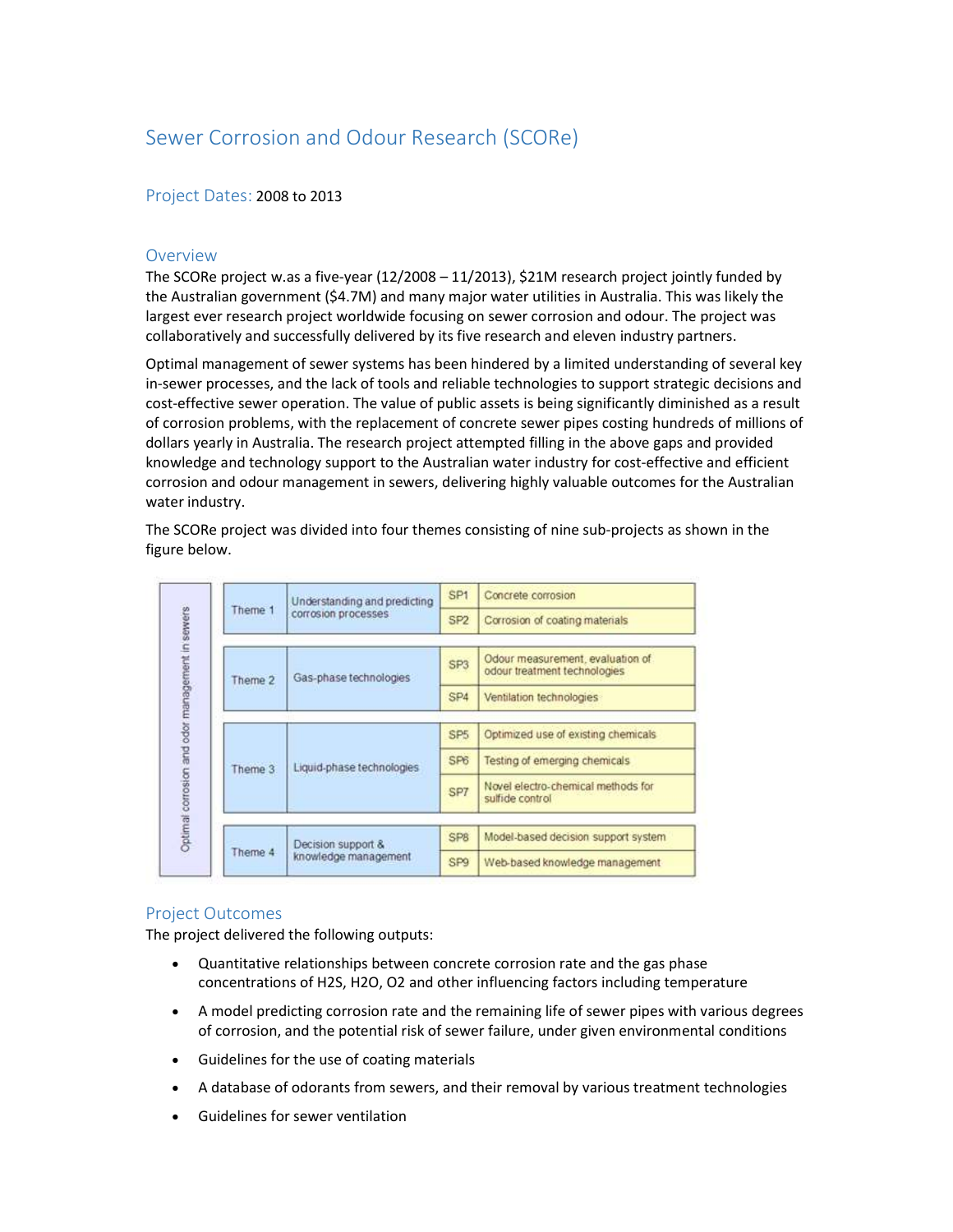- Algorithms for the on-line control of chemical dosage for sulfide control
- New products for sulfide control in liquid phase
- Enhanced model for the prediction of sulfide generation and emission in sewers
- A model-based decision support tool

The use of the tools developed in the project has resulted significant savings of sewer operation and maintenance costs to a number of water utilities.

The research on the optimal management of sewer corrosion and odour was jointly delivered by its five research and eleven industry partners: The University of Queensland, The University of New South Wales, The University of Newcastle, The University of Sydney, Curtin University of Technology, Sydney Water Corporation, Barwon Water Corporation, CH2MHILL, City of Gold Coast, Hunter Water Corporation, Melbourne Water Corporation, South Australian Water Corporation, South East Water Limited, Veolia Water Australia and New Zealand, Water Research Australia Limited, and Western Australia Water Corporation.

The Australian Research Council through its Linkage Research Program granted \$4.7M to the project while the water industry partners provided the balance cash of \$3.5M, totalling over \$8M cash.

The industry and research partners also provided \$13M in kind support. This was the largest research grant of the ARC Linkage Program for research within the water industry at the time.

### People

- Jurg Keller
- Zhiguo Yuan
- Phil Bond
- Keshab Sharma
- Guangming Jiang
- Ilje Pikaar
- Hui-Wen Lin

Awards:

- Australian Water Association (AWA), Queensland Research Innovation Award 2014
- Business/Higher Education Round Table Award 2014 for outstanding achievement in collaboration between business and higher education in the fields of research and development
- International Water Association (IWA) Asia Pacific Regional Project Innovation Award for Applied Research, 2014
- International Water Association (IWA) Global Project Innovation Award (Applied Research), 2014

#### Journal papers

- Pikaar, I., Likosova, E. M., Freguia, S., Keller, J., Rabaey, K. and Yuan, Z. (2013) Electrochemical abatement of hydrogen sulfide from waste streams", submitted to Critical Reviews in Environmental Science and Technology.
- Sharma, K., Derlon, N., Hu, S. and Yuan, Z. (2014) Modeling the pH effect on sulfidogenesis in anaerobic sewer biofilm. Water Research, 49: 175-185.
- Jiang, G., Wightman, E., Donose, B. C., Yuan, Z., Bond, P. L. and Keller, J. (2014) The role of iron in sulfide induced corrosion of sewer concrete. Water Research, 49: 166-174.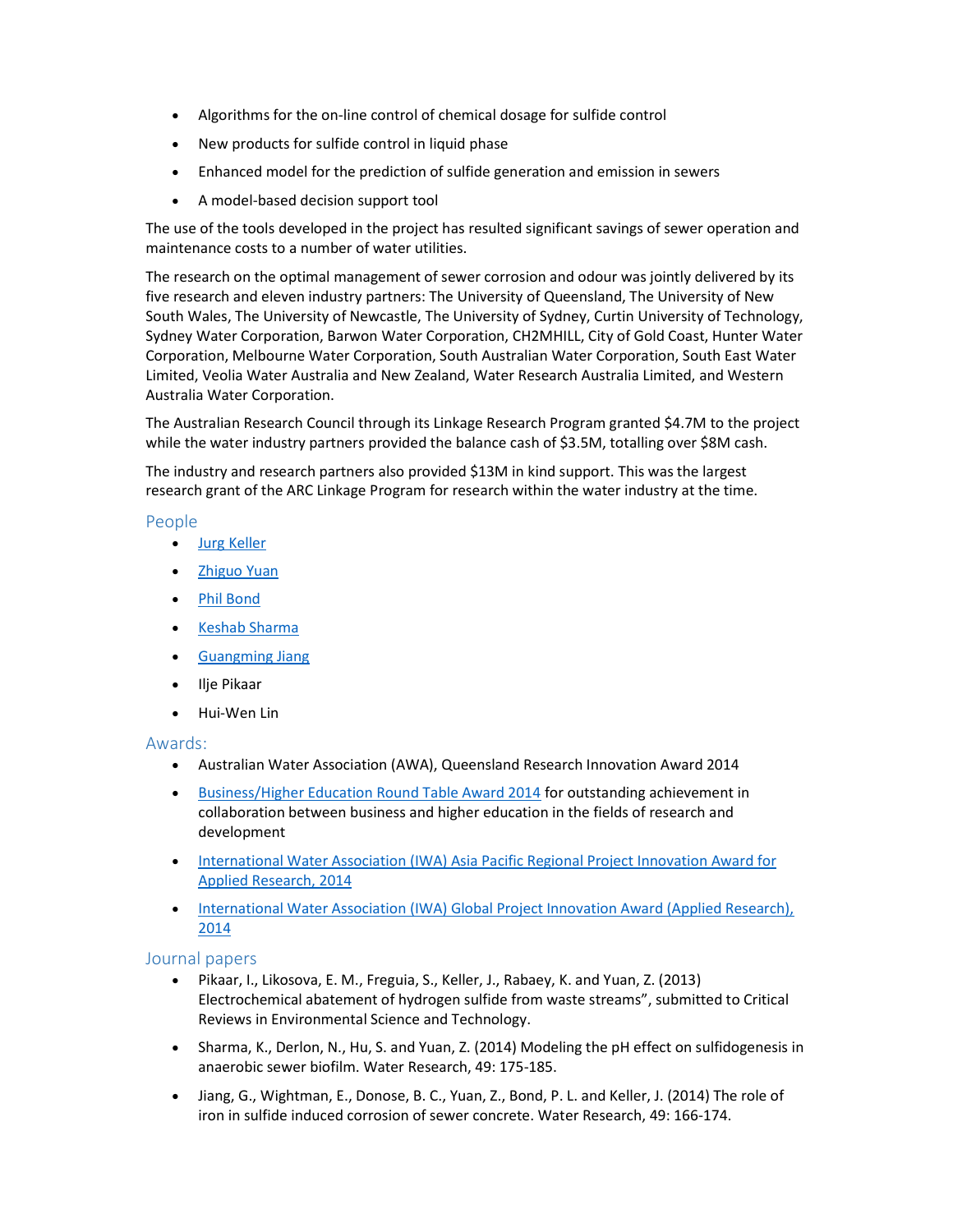- Sun, J., Hu, S., Sharma, K. R., Keller-Lehmann, B. and Yuan, Z. (2014) An efficient method for measuring dissolved VOSCs in wastewater using GC-SCD with static headspace technique. Water Research, accepted on Oct 28.
- Gutierrez, O., Sudarjanto, G., Ren, G., Ganigué, R., Jiang, G. and Yuan, Z. (2014) Assessment of pH shock as a method for controlling sulfide and methane formation in pressure main sewer systems. Water Research, 48: 569-578.
- Thai P. K., Jiang, G., Gernjak, W., Yuan, Z., Lai, F. Y., Mueller, J. F. (2014) Effects of sewer conditions on the degradation of selected illicit drug residues in wastewater. Water Research, 48: 538-547.
- Liu Y., Ganigue, R. and Yuan, Z. (2013) Controlling chemical dosing for sulfide mitigation in sewer networks using a hybrid automata control strategy. Water Science and Technology. 68(12): 2584-2590.
- Pikaar, I., Rozendal, R. A., Keller, J., Rabaey, K and Yuan, Z. (2013) In-situ caustic generation from sewage: the impact of caustic strength and sewage composition. Water Research. 47(15) 5828 – 5835.
- Sharma, K. R., Ganigue, R., Yuan, Z. (2013) pH Dynamics in Sewers and its Modeling. Water Research, 47(16): 6086-6096.
- Law, Y., Ye, L., Wang, Q., Hu, S., Pijuan, M. and Yuan, Z. (2013) Producing Free Nitrous Acid A Green and Renewable Biocidal Agent - from Anaerobic Digester. Submitted to Journal of Hazardous Materials.
- Jiang, G. and Yuan, Z. (2013) Inactivation kinetics of anaerobic wastewater biofilms by free nitrous acid. Applied Microbiology and Biotechnology, accepted.
- Jiang, G., Keating, A., Corrie, S. O'halloran, K., Nguyen, L. and Yuan, Z. (2013) Dosing free nitrous acid for sulfide control in sewers: Results of field trials in Australia. Water Research, 47(13): 4331-4339.
- Jiang, G. and Yuan, Z. (2013) Synergistic inactivation of anaerobic wastewater biofilm by free nitrous acid and hydrogen peroxide. Journal of Hazardous Materials. 250-251: 91-98.
- Jiang, G., Sharma, K. R. and Yuan, Z. (2013) Effects of nitrate dosing on methanogenic activity in a sulfide-producing sewer biofilm reactor. Water Research, 47(5): 1783–1792.
- Ge, H., Zhang, L., Batstone, D., Keller, J. and Yuan, Z. (2013) Impact of Iron Salt Dosage to Sewers on Downstream Anaerobic Sludge Digesters: Sulfide Control and Methane Production. Journal of Environmental Engineering. 139 (4): 594-601.
- Sudarjanto, G., Gutierrez, O., Ren, G. and Yuan, Z. (2013) Laboratory assessment of bioproducts for sulfide and methane control in sewer systems. Science of the Total Environment. 443: 429-437.
- Guo, L., Porro, J., Sharma, K. R., Amerlinck, Y., Benedetti, L., Nopens, I., Shaw, A., Van Hulle, S.W.H. and Yuan, Z. and P.A. Vanrolleghem, P.A. (2012) Towards a benchmarking tool for minimizing wastewater utility greenhouse gas footprints. Water Science and Technology, 66(11): 6683-6695.
- Pikaar, I., Li, E., Rozendal, R., Yuan, Z, Keller, J., Rabaey, K. (2012) Long-term field test of an electrochemical method for sulfide removal from sewage. Water Research, 46(9): 3085- 3093.
- Sharma, K. R., Corrie, S. and Yuan, Z. (2012) Integrated modelling of sewer system and wastewater treatment plant for investigating the impacts of chemical dosing in sewers. Water Science and Technology, 65(8): 1399-1405.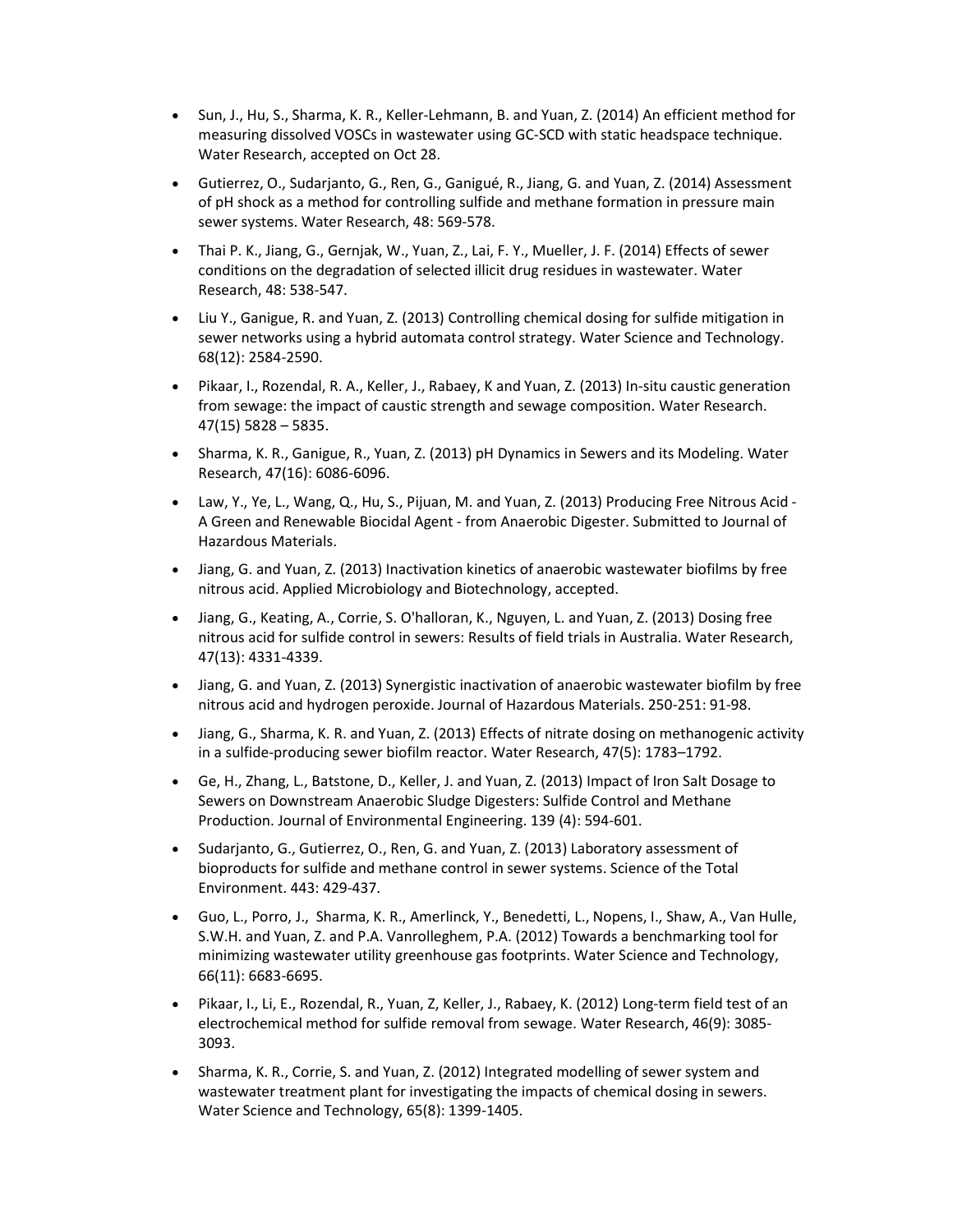- Zhang, L., Derlon, N., Keller, J and Yuan, Z. (2012) The dynamic response of sulfate-reducing and methanogenic activities of anaerobic sewer biofilms to ferric dosing. ASCE Journal of Environmental Engineering, 138(4): 510-517.
- Ganigue, R., Gutierrez, O., Rootsey, R. and Yuan, Z. (2011) State of the art of chemical dosing for sulfide control in Australia. Water Research. 45(19): 6564-6574.
- Jiang, G., Gutierrez, O., Sharma, K. R., Keller, J. and Yuan, Z. (2011). Optimization of intermittent, simultaneous dosage of nitrite and hydrochloric acid to control sulfide and methane production in sewers. Water Research. 45(18): 6163-6172.
- Pikaar, I., Rozendal, R. A., Yuan, Z., and Rabaey, K. (2011) Electrochemical caustic generation from sewage. Electrochemistry Communications. 13(11): 1202-1204.
- Gutierrez, O., Sudarjanto, G, Sharma, K. R., Keller, J and Yuan, Z. (2011) SCORe-CT: a new method for testing effectiveness of sulfide-control chemicals used in sewer systems. Water Science and Technology, 64(12): 2381-2388.
- Pikaar, I., Rozendal, R. A., Yuan, Z., Keller, J. and Rabaey, K. (2011) Electrochemical sulfide oxidation from domestic wastewater using mixed metal coated titanium electrodes. Water Research. 45: 5381-5388.
- Sudarjanto, G., Sharma, K. R., Gutierrez O. and Yuan, Z. (2011) A laboratory assessment of the impact of brewery wastewater discharge on sulfide and methane production in a sewer. Water Science and Technology. 64(8): 1614-1619.
- Jiang, G., Gutierrez, O. and Yuan, Z. (2011) The strong biocidal effect of free nitrous acid on anaerobic sewer biofilms. Water Research, 45(12): 3735-3743.
- Mohanakrishnan, J., Vedel, M., Kofoed, M.V.W., Barr, J., Yuan, Z., Schramm, A. and Meyer, R. L. (2011) Dynamic microbial response of sulfidogenic wastewater biofilm to nitrate. Applied Microbiology and Biotechnology. 91(6): 1647-1657.
- Rootsey R. and Yuan, Z. (2011) The Sewer Corrosion and Odour Research Project (SCORe): Delivering Outcomes to the Water Industry. Water (Journal of AWA), March 2011, 57-61.
- Sharma, K., Gutierrez, O., Corrie, S., O'Halloran, K., Capati, B., Keller, J. and Yuan, Z. (2011). Impact of chemical dosing of sewers on WWTP performance, Water (Journal of AWA), March 2011, pp76-79
- Pikaar, I., Rozendal, R. A., Yuan, Z., Keller, J. and Rabaey, K. (2011) Electrochemical sulfide removal from synthetic and real domestic wastewater at high current densities. Water Research. 45: 2281-2289.
- Jiang, G., Gutierrez, O., Sharma, K. R. and Yuan, Z. (2010) Effects of nitrite concentration and exposure time on sulfide and methane production in sewer systems. Water Research, 44(14): 4241-4251.
- Zhang, L., Keller, J., Yuan, Z. (2010) Ferrous salt demand for sulfide control in rising main sewers: tests on a laboratory scale sewer system. Journal of Environmental Engineering - ASCE. 136(10): 1180-1187.
- Gutierrez, O., Park, D., Sharma, K. R. and Yuan, Z. (2010) Iron salts dosage for sulfide control in sewers induces chemical phosphorus removal during wastewater treatment. Water Research. 44(11): 3467-3475.
- Dutta, P. K., Rabaey, K., Yuan, Z., Rozendal, R. A., and Keller, J. (2010) Electrochemical sulfide removal and recovery from paper mill anaerobic treatment effluent. Water Research. 44(8): 2563-2571.